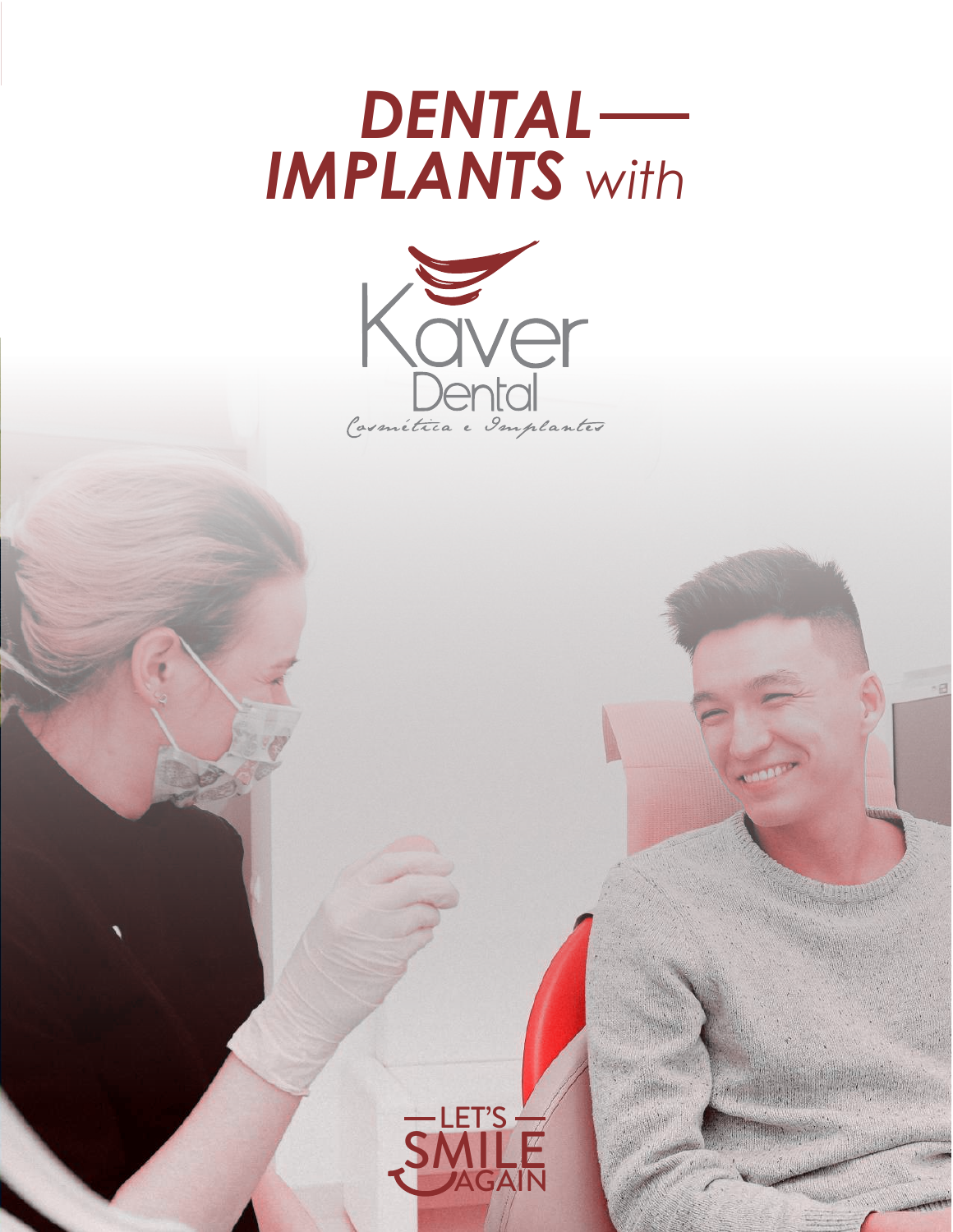## **What is a Dental Implant?**

A dental implant, also known as an endosseous implant or fixture is a surgical component that interfaces with the bone of the jaw or skull to support a dental prosthesis such as a crown, bridge, denture, facial prosthesis or to act as an orthodontic anchor.

### **Prior to the procedure:**

We at Kaver Dental will need to perform a clinical exam which consists of a Panoramic X-Ray, diagnosis and study molds. In most cases, treatment planning could also require the need for a CT Scan in order to quantify the amount of bone in the implant site.

## **The procedure:**

The basis for modern dental implants is a biologic process called osseointegration, in which materials such as titanium form an intimate bond to bone. The implant fixture is first placed so that it is likely to osseointegrate, then a dental prosthetic is added. Once the implants are installed, we wait 4 to 6 months for bone integration to take place before either the dental prosthetic (a tooth, bridge or denture) is attached to the implant or an abutment is placed which will hold a dental prosthetic/crown. This period of time allows the implant to become firmly entrenched in your mouth. It is important for you to know that the dental implant will not damage any nearby teeth and will also have great stability.

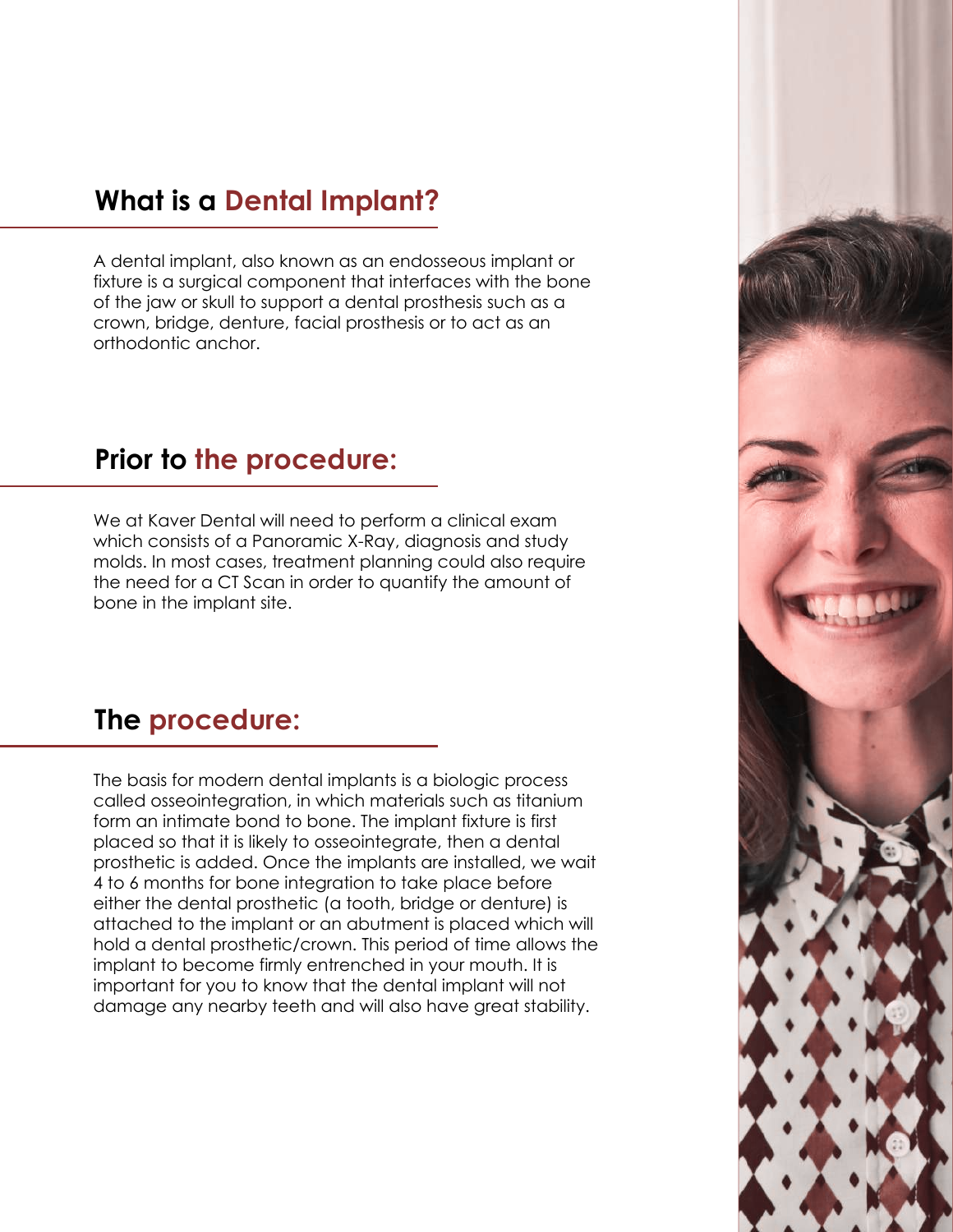## **The Stages:**

Implants are divided into *2 stages:*

#### *The surgical phase:*

Implants are surgically placed in the jaw bone. The implant brand that we use at Kaver Dental is either Zimmer or Implant Direct. Usually we can do the extraction and the implant at once, only if the involved tissues are in good health.

#### *The prosthetic phase:*

It consists of the placement of crowns over the implants. We currently use full zirconia crowns to do implant cases, due to increased resistance and high esthetics.

### **Visits to Costa Rica:**

Since the procedure consists of 2 phases, it will require two visits to Costa Rica. For the surgical phase, your stay in Costa Rica would be at least 3 days, depending on the amount of implants placed. And as for the prosthetic phase, it will take place 4 months after the first phase and will include the abutment. Your stay for this phase should be at least 5 to 8 business days in Costa Rica.

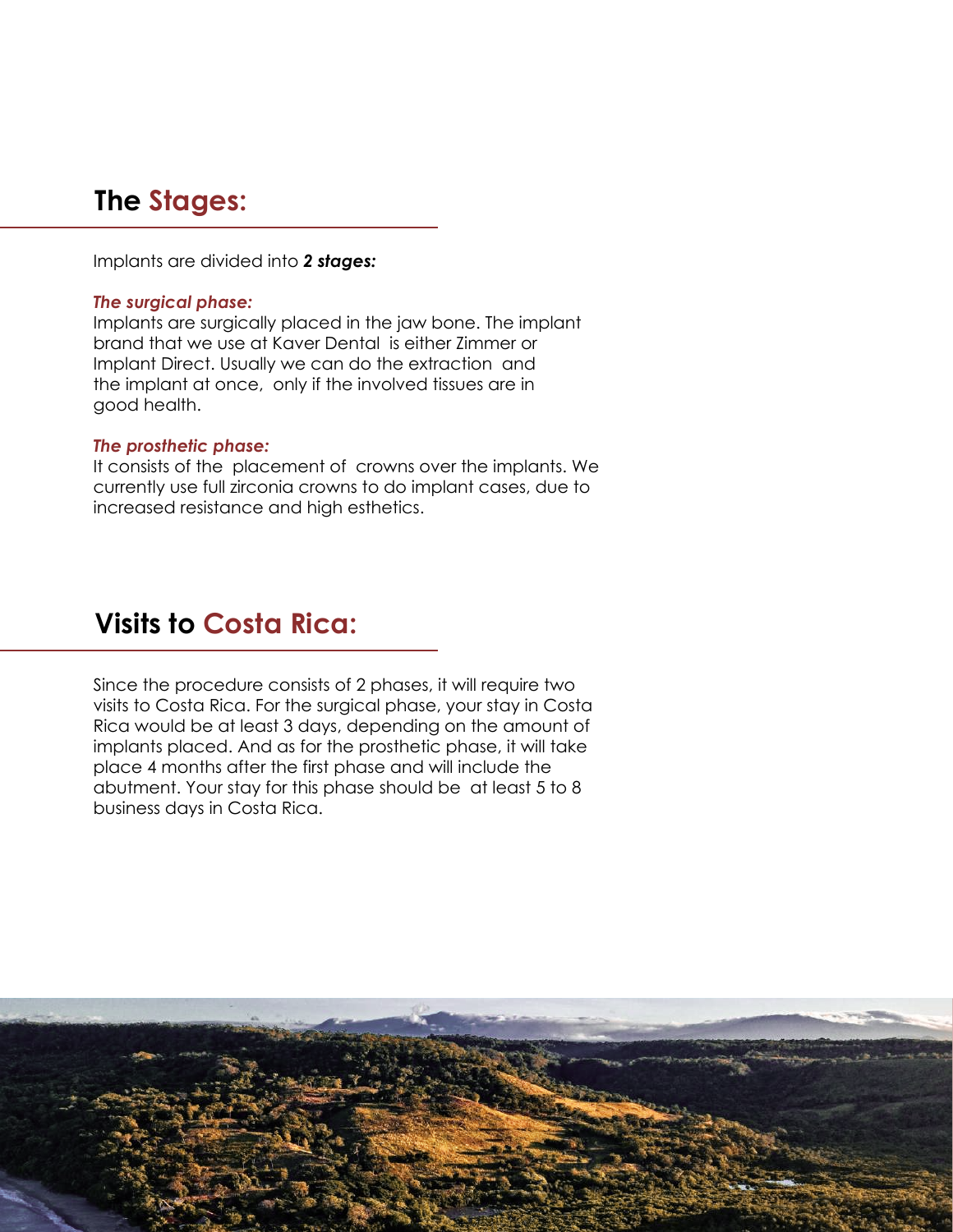## **Immediate Aftercare Tips:**

Hold an ice pack to your face in a 15 minutes interval as needed, to control bleeding bite on the sponges that were placed in your mouth. About an hour after surgery, you may remove the gauze sponges that have been placed in your mouth and have something to eat. Be sure to eat foods that are soft for the first 24 hours after surgery. Avoid hot foods and drinks for several hours after surgery. Also do not drink from a straw for at least 24 hours. These precautions will give your mouth a better chance to heal properly.

Dental implant surgery requires antibiotic therapy. Antibiotics are used to prevent infection on or around the dental implant or bone graft. It is important that you follow the dosage directions on the bottle and continue taking the medication until it's finished. If you should develop a reaction to the medication, such as skin rash, stop taking the medication and contact us.

Good oral hygiene practices are as essential after oral surgery as at any other time. After 24 hours you can resume tooth brushing. It may also help to gently rinse your mouth every so often with mild salt water (1/4 teaspoon of salt in a glass of water). But do not use mouthwash or hydrogen peroxide rinses for 14 days.

Avoid smoking of any kind after oral surgery interferes with the normal healing process and can increase your chances of developing an infection, failure of the implant and or bone grafts. Smokers have a higher risk of implant failure. For the first 8 to 12 hours post-surgery, avoid moving around excessively and keep your head elevated. You can resume light activities as soon as you feel up to it. Although, limit strenuous activities for about 3 days. Do not perform activities which require coordination or concentration while taking narcotic pain medication; this includes driving.

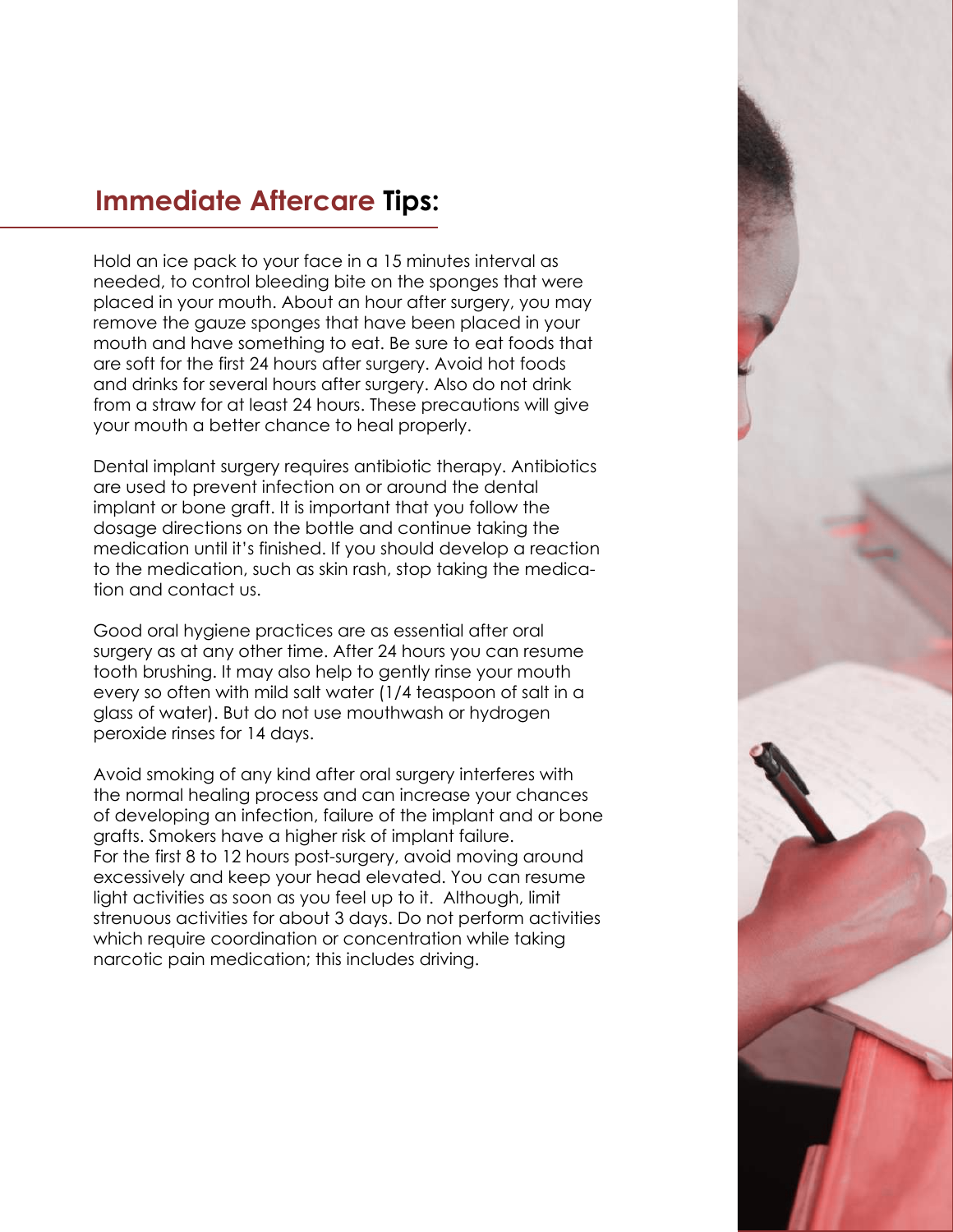# **Dental Implant Care Tips:**

- 1. Brush all teeth thoroughly twice a day
- 2. Floss at least once a day
- 3. Avoid eating any hard or sticky foods
- 4. Avoid smoking or drinking too much alcohol
- 5. Use soft nylon toothbrush
- 6. Make regular dental appointments